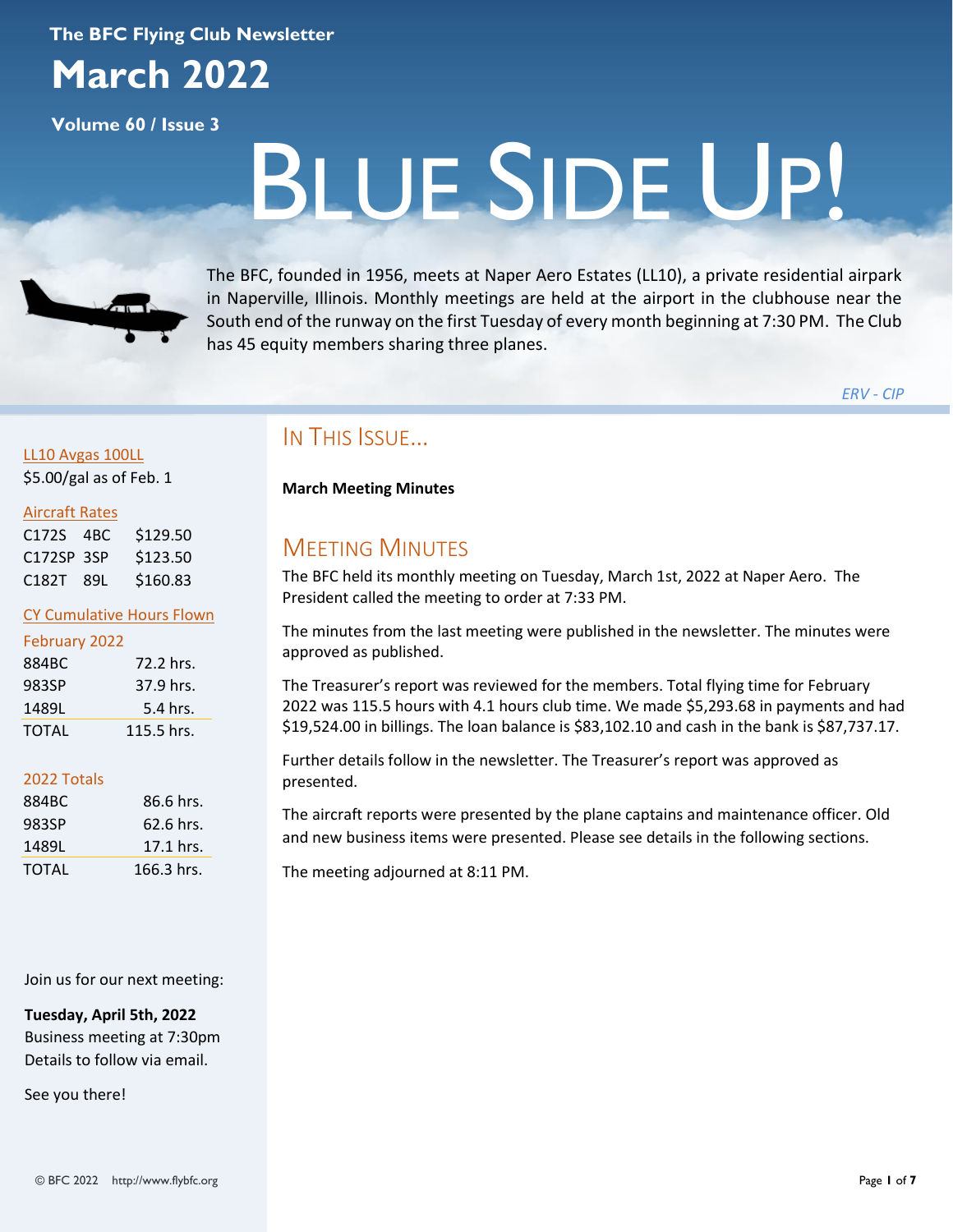#### **Attendees Members**

Kevin Kanarski Kris Knigga Nick Davis Jim Robertson Jack Lindquist Jim Williams Rich Andrews Walt Slazyk Al Loek John Wrycza Jeff Hilsenbeck Don Patterson

#### **Guests**

JJ Starr Sid S. Scott Hall Jake Black Dan Mannisto Mike Treece

#### **Social**

Joe Willig

## TREASURER'S REPORT

| I. AIRCRAFT DATA (end of day 2/27/2022, except 1489L (thru 2/28)) |         |         |         |  |  |  |  |  |
|-------------------------------------------------------------------|---------|---------|---------|--|--|--|--|--|
|                                                                   | 884BC   | 983SP   | 1489L   |  |  |  |  |  |
| <b>BEGIN TACH</b>                                                 | 3,250.2 | 5,811.0 | 1,828.2 |  |  |  |  |  |
| <b>END TACH</b>                                                   | 3,322.4 | 5,848.9 | 1,833.6 |  |  |  |  |  |
| <b>TOTAL HOURS</b>                                                | 72.20   | 37.90   | 5.4     |  |  |  |  |  |
| TBO                                                               | 2,000   | 2,000   | 2,000   |  |  |  |  |  |
| <b>TMOH</b>                                                       | 838     | 703     | 166     |  |  |  |  |  |

| <b>II. MONTHLY BILLING SUMMARY</b> |    |          |     |          |    |        |    |              |
|------------------------------------|----|----------|-----|----------|----|--------|----|--------------|
|                                    |    | 884BC    |     | 983SP    |    | 1489L  |    | <b>TOTAL</b> |
| <b>TOTAL HOURS</b>                 |    | 72.20    |     | 37.90    |    | 5.40   |    | 115.5        |
| <b>I</b> LESS: CLUB TIME           |    | (2.00)   |     |          |    | (2.10) |    | (4.10)       |
| <b>BILLABLE HOURS</b>              |    | 70.20    |     | 37.90    |    | 3.30   |    | 111.4        |
| <b>BILLING RATE</b>                | \$ | 129.50   | \$, | 123.50   | \$ | 160.83 |    |              |
|                                    |    |          |     |          |    |        |    |              |
| <b>IFLYING CHARGES</b>             | \$ | 9.090.90 | \$  | 4,680.65 | \$ | 530.74 | \$ | 14,302.29    |
| <b>IMONTHLY DUES</b>               |    |          |     |          |    |        | \$ | 6,660.00     |
| <b>FUEL CREDITS</b>                |    |          |     |          |    |        | \$ | (1,351.70)   |
| <b>IOTHER CREDITS</b>              |    |          |     |          |    |        |    | (86.59)      |
| <b>ITOTAL BILLINGS</b>             | Ŝ. | 9,090.90 | S   | 4,680.65 | \$ | 530.74 | S  | 19,524.00    |

#### **III. MEMBER CREDIT BREAKDOWN**

| Swanson              | <b>Fuel Credit</b> | \$<br>(159.00)    |
|----------------------|--------------------|-------------------|
|                      |                    |                   |
| Swanson              | <b>Fuel Credit</b> | \$<br>(140.50)    |
| Swanson              | <b>Fuel Credit</b> | \$<br>(60.55)     |
| <b>I</b> Swanson     | <b>Fuel Credit</b> | \$<br>(122.50)    |
| Swanson              | <b>Fuel Credit</b> | \$<br>(109.40)    |
| Swanson              | <b>Fuel Credit</b> | \$<br>(113.90)    |
| Swanson              | <b>Fuel Credit</b> | \$<br>(128.25)    |
| Swanson              | <b>Fuel Credit</b> | \$<br>(98.50)     |
| <b>Swanson</b>       | <b>Fuel Credit</b> | \$<br>(156.60)    |
| Swanson              | <b>Fuel Credit</b> | \$<br>(127.50)    |
| Swanson              | <b>Fuel Credit</b> | \$<br>(50.00)     |
| Swanson              | <b>Fuel Credit</b> | \$<br>(85.00)     |
|                      | <b>TOTAL FUEL</b>  | \$<br>(1, 351.70) |
| Davis                | Keys               | \$<br>(15.16)     |
| Davis                | Keys               | \$<br>(8.93)      |
| Blazevich            | Quickbooks fee     | \$<br>(12.50)     |
| Blazevich            | Quickbooks fee     | \$<br>(12.50)     |
| Blazevich            | Quickbooks fee     | \$<br>(12.50)     |
| Blazevich            | Quickbooks fee     | \$<br>(12.50)     |
| <b>Blazevich</b>     | Quickbooks fee     | \$<br>(12.50)     |
|                      | <b>TOTAL OTHER</b> | \$<br>(86.59)     |
|                      |                    |                   |
| <b>TOTAL CREDITS</b> |                    | \$<br>(1,438.29)  |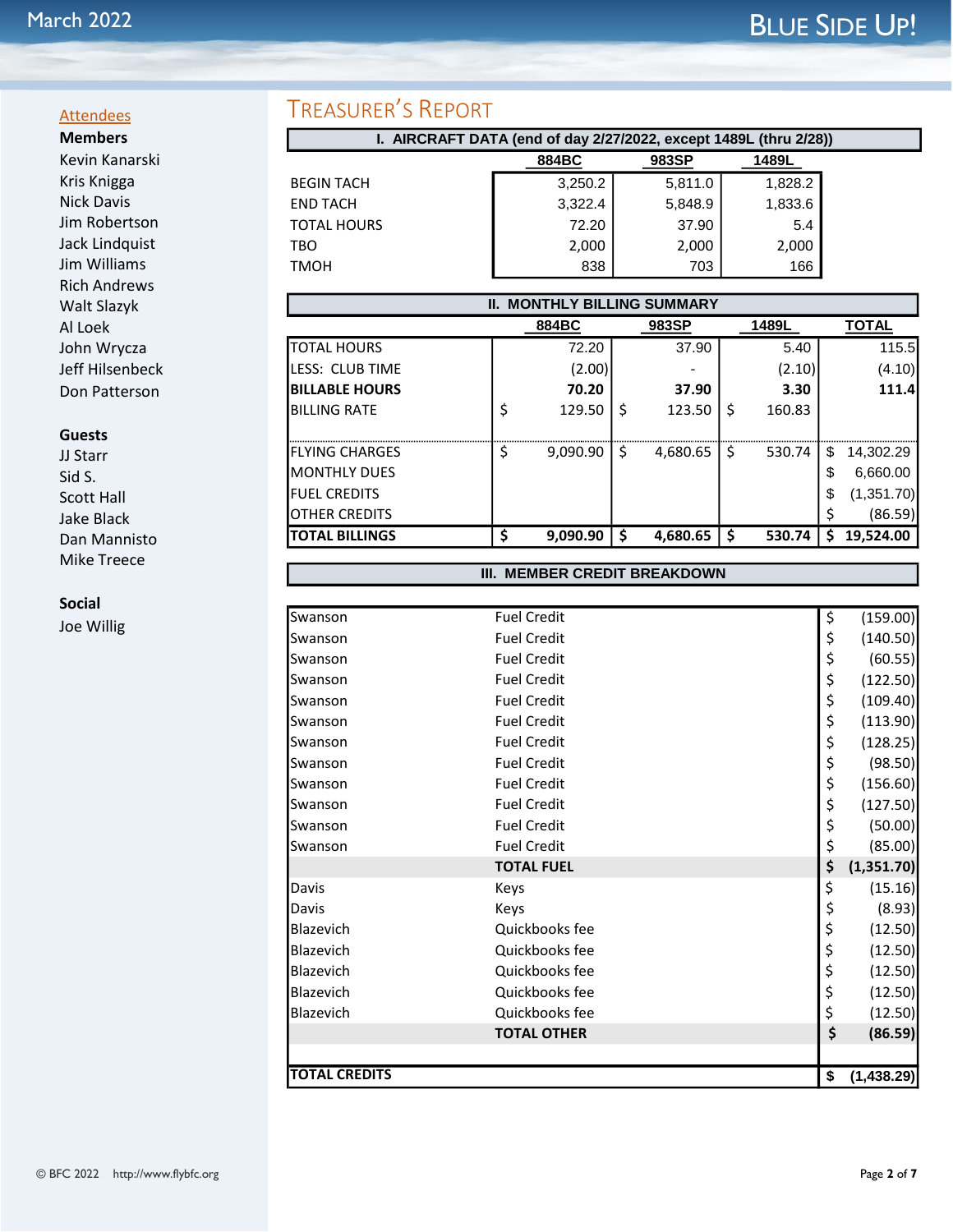| <b>IV. BANK BALANCES</b>                          |    |            |    |           |    |           |  |
|---------------------------------------------------|----|------------|----|-----------|----|-----------|--|
| <b>SAVINGS</b><br><b>TOTAL</b><br><b>CHECKING</b> |    |            |    |           |    |           |  |
| <b>IBEGIN BALANCE</b>                             | S  | 31,945.71  | S  | 50,245.91 | S  | 82,191.62 |  |
|                                                   |    |            |    |           |    |           |  |
| Cash In                                           | \$ | 10,838.85  | S  | 0.38      |    |           |  |
| Cash Out                                          | \$ | (5,293.68) |    |           |    |           |  |
|                                                   |    |            |    |           |    |           |  |
| <b>IENDING BALANCE</b>                            | S  | 37,490.88  | \$ | 50,246.29 | \$ | 87,737.17 |  |

| <b>V. RESERVES</b>            |    |                              |   |             |    |                |
|-------------------------------|----|------------------------------|---|-------------|----|----------------|
|                               |    | <b>BEGIN BAL</b>             |   | INC / (DEC) |    | <b>END BAL</b> |
| INSURANCE (\$2300/mo)         |    | $\qquad \qquad \blacksquare$ | Ş | 2,300.00    | Ś  | 2,300.00       |
| ANNUALS (\$1000/mo)           | \$ | 9,000.00                     |   | 1,000.00    | Ś  | 10,000.00      |
| LL10 DUES (\$425/ mo)         | \$ | 1,700.00                     | S | 425.00      |    | 2,125.00       |
| lINACTIVE MEMBER              | \$ | 7,726.72                     |   | -           | \$ | 7,726.72       |
| ENG OVRHL (\$2600/mo)         | \$ | 37,662.00                    |   | 2,600.00    | Ś  | 40,262.00      |
| <b>CREDIT BALANCE MEMBERS</b> |    | 4,078.12                     |   | 986.30      | Ś  | 5,064.42       |
| IEQUIPMENT UPGRADE            |    | 22,024.78                    |   | (1,765.75)  | Ś  | 20,259.03      |

**TOTAL \$ 82,191.62 \$ 5,545.55 \$ 87,737.17**

| <b>VI. PAYMENT DETAIL</b>  |                    |                          |    |               |  |  |  |
|----------------------------|--------------------|--------------------------|----|---------------|--|--|--|
| <b>Expense</b>             | <b>Description</b> | Vendor                   |    | <b>Amount</b> |  |  |  |
| <b>Repairs &amp; Maint</b> |                    |                          |    |               |  |  |  |
| 1489L                      | Radio Upgrade      | Gary Jet Center          | \$ | 3,305.34      |  |  |  |
| 884BC                      | Maintenance        | <b>Center for Aviati</b> | \$ | 203.30        |  |  |  |
| 884BC                      | Garmin Upgrade     | Ray K.                   | \$ | 870.19        |  |  |  |
| 983SP                      | Garmin Upgrade     | Ray K.                   | \$ | 530.19        |  |  |  |
| 983SP                      | Maintenance        | <b>Center for Aviati</b> | \$ | 348.66        |  |  |  |
| Website                    |                    | <b>Aircraft Clubs</b>    | \$ | 36.00         |  |  |  |
|                            |                    |                          |    |               |  |  |  |
| <b>TOTAL PAYMENTS</b>      |                    |                          | \$ | 5,293.68      |  |  |  |

**VII. LOAN STATUS**

| <b>IPRINCIPAL PAID</b><br><b>ITOTAL LOAN PAYMENT</b> | 691.24<br>1,110.21 |
|------------------------------------------------------|--------------------|
| <b>AIRCRAFT LOAN BALANCE</b>                         | 83,102.10          |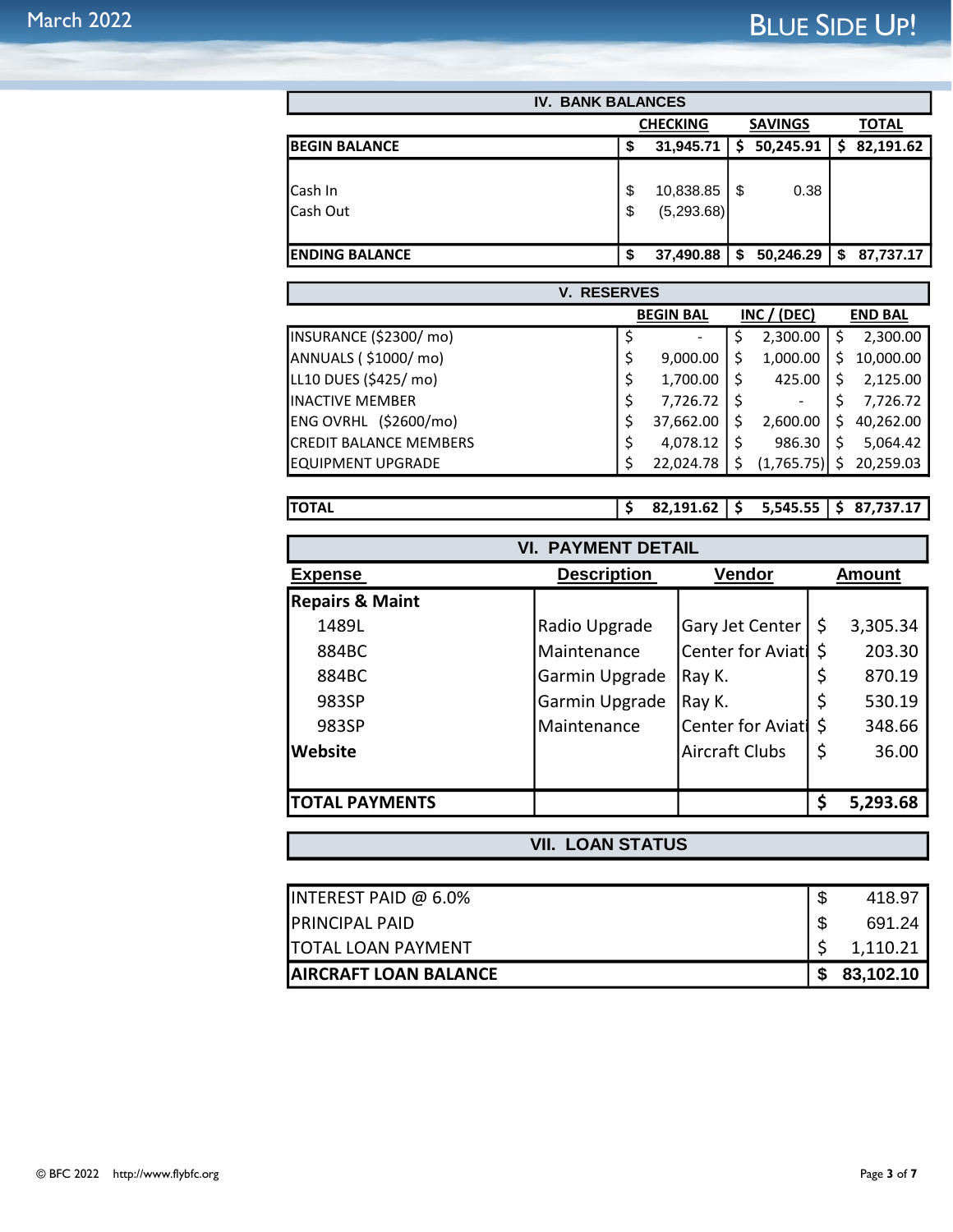# **BLUE SIDE UP!**

## FIYING HOURS

| February          |        |  |  |  |  |  |
|-------------------|--------|--|--|--|--|--|
| 884BC             |        |  |  |  |  |  |
| <b>FLYING</b>     | 72.2   |  |  |  |  |  |
| <b>TACH</b>       | 3322.4 |  |  |  |  |  |
| <b>TBO</b>        | 2000   |  |  |  |  |  |
| <b>TMOH</b>       | 838    |  |  |  |  |  |
| <sup>†</sup> CLUB | 2.0    |  |  |  |  |  |
| *GAL/HR.          | 10.2   |  |  |  |  |  |

| 983SP             |        |  |
|-------------------|--------|--|
| <b>FLYING</b>     | 37.9   |  |
| <b>TACH</b>       | 5848.9 |  |
| <b>TBO</b>        | 2000   |  |
| <b>TMOH</b>       | 703    |  |
| <sup>†</sup> CLUB | 0.8    |  |
| *GAL/HR.          | 10.2   |  |

| 1489L             |        |  |
|-------------------|--------|--|
| <b>FLYING</b>     | 5.4    |  |
| <b>TACH</b>       | 1833.6 |  |
| <b>TBO</b>        | 2000   |  |
| <b>TMOH</b>       | 166    |  |
| <sup>†</sup> CLUB | 0.4    |  |
| *GAL/HR.          | 12.3   |  |

#### TBO – engine time between overhauls TMOH – engine time to major overhaul

- † Includes orientation flights
- \* Gallons per hour for calculating hourly rate. Do not use for flight planning.

## AIRCRAFT REPORTS

#### N983SP

1) Flying well!

#### N884BC

- 1) Flying well
- 2) Avionics master switch replacement, fuel injector inspection, and oil change all due in the next 10 hours.
- 3) New cowl plugs coming to replace lost ones

#### N1489L

- 1) Cowl blanket is missing. Please help us in locating it.
- 2) Transponder upgrade completed
- 3) Magneto inspection due in 137 hours
- 4) Annual is complete
	- a. Oil change done
	- b. Nose gear tire replaced
	- c. Compression was found low in a cylinder; fixed
	- d. Exhaust leak found and fixed
	- e. ELT battery changed

## AIRPORT AFFAIRS

Updates for Naper Aero airport are:

- 4BC Winch not working; John is working on it
- LED VASIs are being designed for the airport
- Bushes by the fuel pumps being trimmed shorter and narrower this spring
- GPS signal issues seem to have subsided. Possibly due to faulty Christmas lights

## **OLD BUSINESS**

#### **89L Engine Overhaul**

89L is nearing its engine overhaul time. Plans are in motion for completing in 2023.

## NEW BUSINESS

No new business to cover.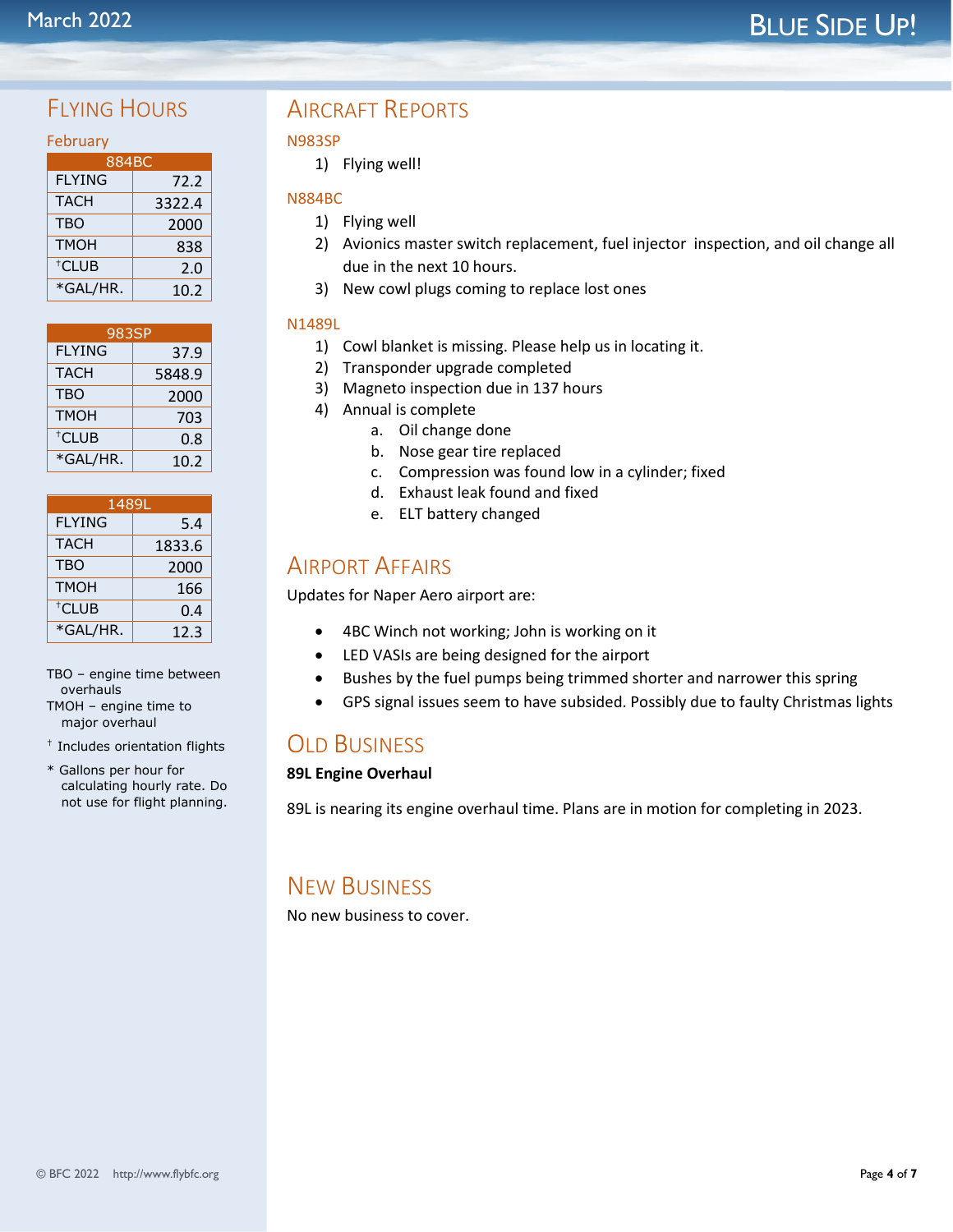#### **SAFETY**

As the weather gets warmer, remember that performance is going to deteriorate

Flying at night is very similar to IFR flying, especially when there is no moon, visible stars, or horizon.

### MEMBERSHIP AND GUESTS

We had several guests at the March meeting including JJ, Sid, Scott, and Jacob.

There continues to be a strong entrance list.

#### ACCOMPLISHMENTS

Eric had an opportunity to do steep turns over Mount Rushmore!

## MEMBERS SECTION

This section is for you, the members, to showcase your airplane adventures in the Photo Corner and let others know of your accomplishments. We are also looking for members to submit articles for the newsletter. With the years of flying experience we have in our club, we are looking for members to submit articles in the style of 'I learned about flying from that', 'Never Again' or 'Stick and Rudder'. It is in our best interest to make our small community of pilots safer by passing on experience and knowledge. Submit articles to the club secretary.

No article was submitted for this month's newsletter.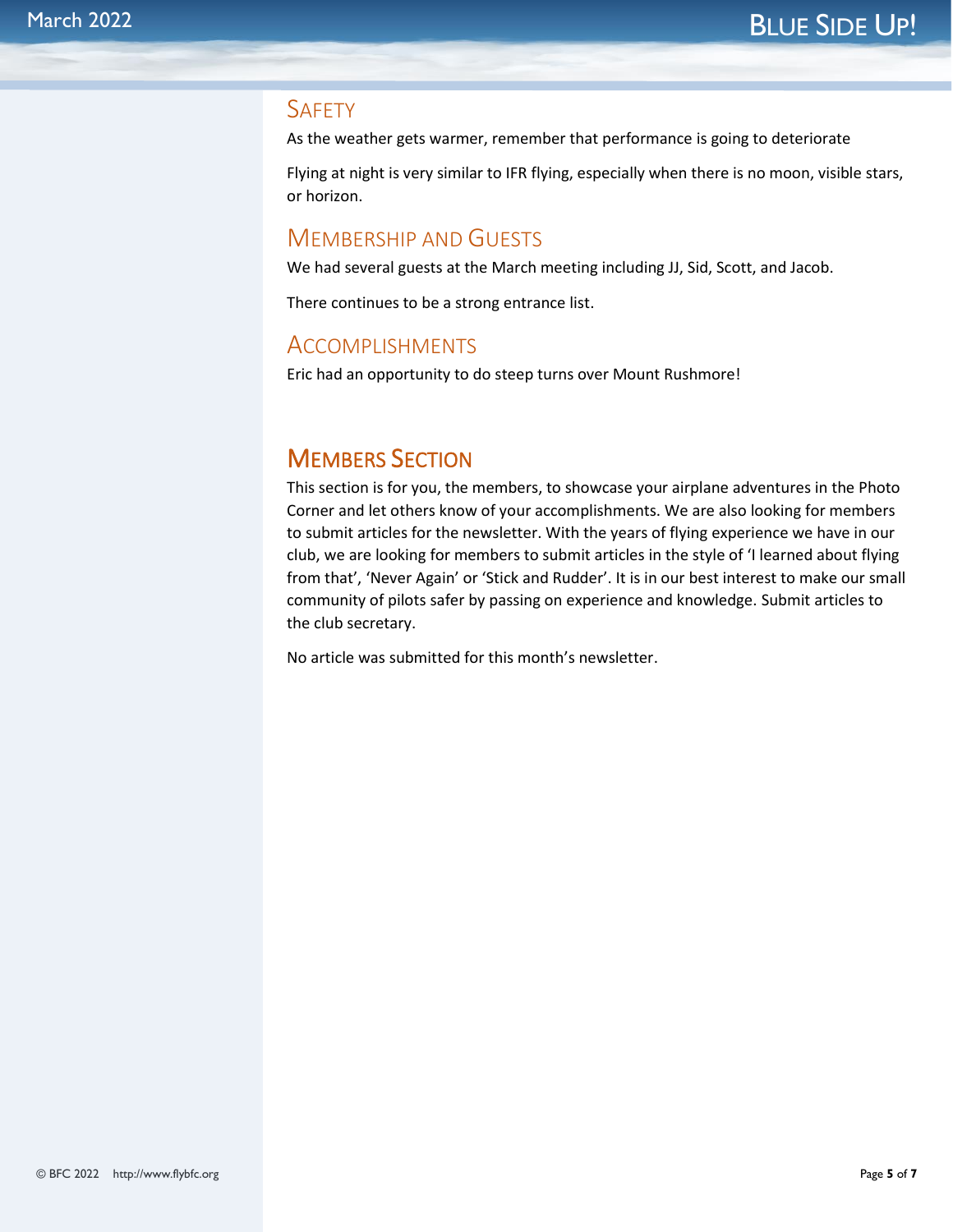## OPERATIONAL & SAFETY REMINDERS

Remember, each of us owns 1/45 of these planes. Adherence to the reminders listed below will keep us safer and help to hold down the cost of maintenance. If you have a problem with a club plane notify the plane captain or maintenance officer before you arrange for any repairs. Let those people decide the best way to have the plane fixed. Phone numbers are in the fuel logbook in the plane.

**Beware of TFR's:** Presidential and stadium (Joliet Speedway & Dekalb Univ.).

**Windshield cleaning:** Use a clean, soft cloth to clean the windshield. Paper towels scratch the soft plastic. Clean rags should be in each plane; more are in the cabinets by 983SP.

**Preflight inspection:** Use the checklist. It's easy to get distracted and skip important things. When finished, step back and walk around the plane to take in the big picture.

**Tire pressure:** Check pressure visually before each flight. If tires look low add air using the red BFC air compressor located in the hangar. Tire gauge is with the compressor. 30 psi all around will do for the C-172's, 40 psi for the C-182.

**Engine oil:** Check the oil change sticker before each flight. If due it's OK to fly, but notify the plane captain or maintenance officer. If you add oil, log it in the fuel logbook. Oil consumption tells us about the health of the engine. Try to add only full quarts.

**Nose strut:** NEVER, EVER fly with a collapsed nose strut. Remember the sheared rivets in 388ES? That cost a lot to fix.

**Bald tires:** Bald (no grooves) is OK; cloth showing through the rubber is not. If in doubt roll the plane to check the portion of the tires that you can't see initially.

**Closing airplane doors:** Please open the window and close the door by gripping the lower windowsill. Opening the window relieves the air pressure as the door comes shut. Gripping the windowsill instead of the door panel handhold prevents expensive damage to the flimsy door panel (like we had on 388ES).

**Ground-lean after engine start:** Our fuel-injected engines run very rich at low power, which causes the plugs to foul. That results in bad mag checks and the need to have the plugs cleaned. As soon as the engine is running smoothly after start, pull the mixture out a distance of 2 finger widths. Taxi with the engine leaned. It's OK to do the run-up with the engine leaned provided that it runs smoothly. Remember to go to full rich for takeoff.

**Runways and patterns at LL10:** The preferred calm wind runway is 36. We prefer that you land on the pavement because tire wear is less costly than damage to the gyro instruments due to vibration. When making a right-hand departure, climb to pattern altitude before turning right. Alternatively, make three climbing 90° left turns and cross over the field.

**Parking at the fuel pumps:** Please be courteous to others. Don't park at the pumps for an extended period of time.

**Tow bars:** Never leave a tow bar attached to a plane after you are finished moving it. Don't set the tow bar down on the nose wheel pant; remove it.

Finally, if you damage a plane, immediately report it to the plane captain, maintenance office or a board member. You will not be judged (it can happen to anyone), and only those who need to know will hear about it. Our goal is to handle the problem discreetly, efficiently, and get the airplane back in-service ASAP. Thank you.